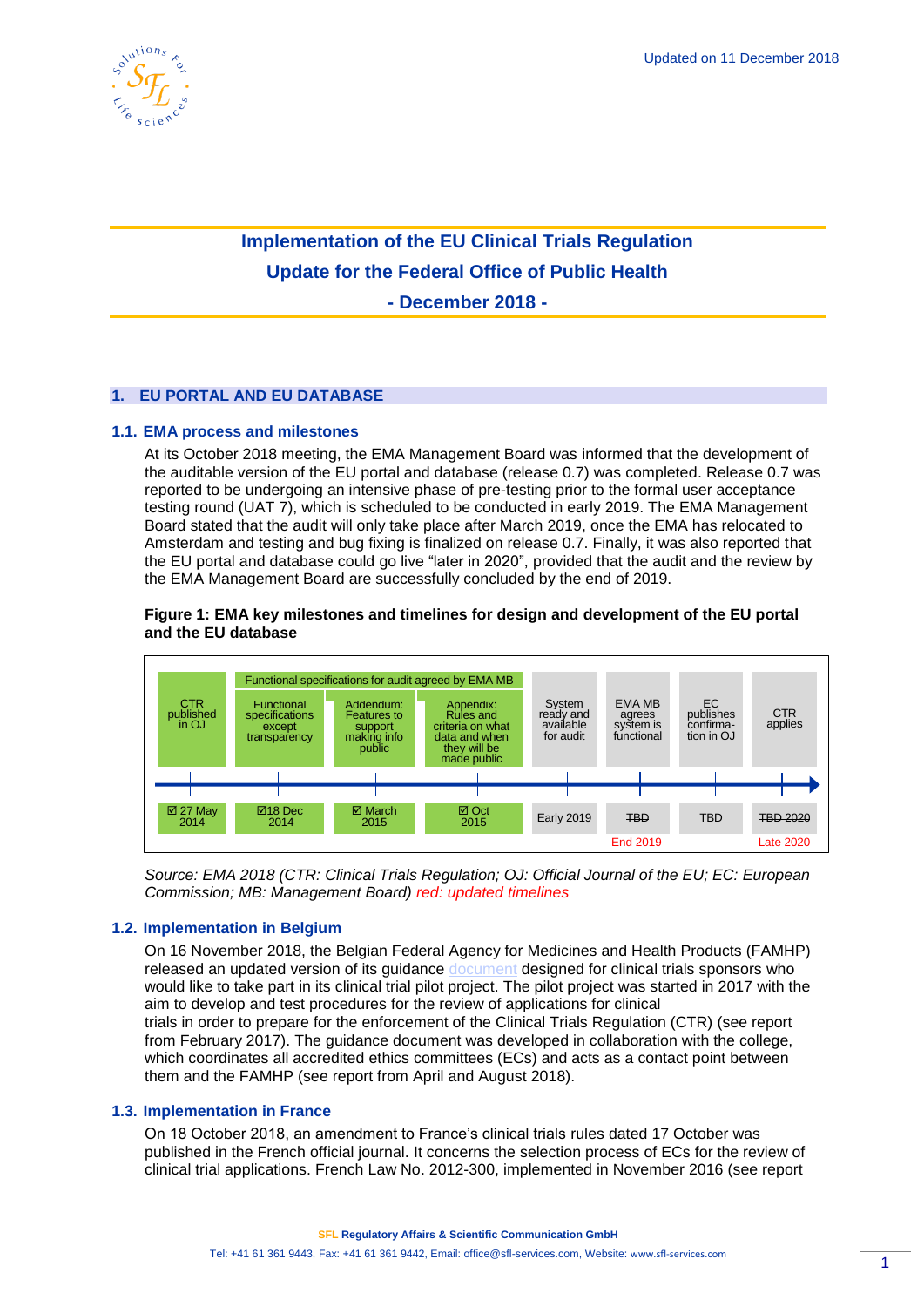

from December 2016), provides for a random selection process with the aim of avoiding potential conflicts of interest. Until October 2018, the selection process was conducted without considering whether ECs had adequate competences or resources, which in turn created certain issues such as delays. The amendment aims to correct this caveat by taking into account the availability and competences of ECs while maintaining the random selection process. This change was implemented in order to adapt France's clinical trials application processing timelines ahead of the CTR coming into application.

In October 2018, the French National Agency for Medicines and Health Products Safety (ANSM) launched a new fast track clinical trial authorization program. Among other things, the program is said to drastically bring down the processing time of clinical trials applications. In addition to boosting processing times, this program aims to improve the quality and safety of applications as well as to prepare the ANSM ahead of the CTR coming into application. Among other published documents, the ANSM released a [guide](https://www.ansm.sante.fr/var/ansm_site/storage/original/application/42df327468624f1ce1862ef562c1cc30.pdf) for applicants.

# **1.4. Implementation in Sweden**

On 22 August 2018, the Swedish Medical Products Agency (Läkemedelsverket) published a document on the pilot project for the implementation of the CTR. The pilot project was launched by the Läkemedelsverket, the six Swedish Ethics Review Boards, Biobank Sweden and the Swedish Radiation Safety Authority. The pilot project's goal is to prepare Swedish stakeholders for the new processes defined in the CTR. The document reports that clinical trials applications received in the context of the pilot project will be reviewed following the processes defined in the CTR but authorized under the current Swedish clinical trials legislation. It also informs stakeholders that the Läkemedelsverket will be the main contact point and provides an overview of applicable timelines and necessary steps for applicants.

# **1.5. Implementation in the UK/Brexit**

This section gives an update on recent developments on four themes and highlights their relevance in relation to the CTR, i.e. UK's clinical trials pilot project, the negotiation of a transition deal between the UK and the EU, the future relationship between both parties and the relocation of the EMA from London to Amsterdam.

# **UK's pilot project**

Earlier this year, the UK National Health Service (NHS) Health Research Authority (HRA) reported the launch of a pilot project entitled the "combined ways of working pilot" (see report from August 2018). Last updated on 5 December 2018, the webpage indicates that 13 ECs are taking part in the pilot. In addition, the NHS HRA released a communication entitled "How the combined ways of working pilot is already making an impact", which provides [feedback](https://www.hra.nhs.uk/planning-and-improving-research/policies-standards-legislation/clinical-trials-investigational-medicinal-products-ctimps/combined-ways-working-pilot/how-combined-ways-working-pilot-already-making-impact/) from two participating organizations.

Initially published on 23 August 2018, the UK Department of Health and Social Care's [guidance](https://www.gov.uk/government/publications/how-medicines-medical-devices-and-clinical-trials-would-be-regulated-if-theres-no-brexit-deal/how-medicines-medical-devices-and-clinical-trials-would-be-regulated-if-theres-no-brexit-deal) entitled "how medicines, medical devices and clinical trials would be regulated if there's no Brexit deal" was updated on 14 September 2018. Among other issues, the guidance reports that the Medicines and Healthcare products Regulatory Agency (MHRA) intends to improve the clinical trial management process in the UK in order to allow for a single application and a single national decision, and also refers to the ongoing pilot project. A separate [document](https://www.gov.uk/government/publications/life-sciences-sector-deal/life-sciences-sector-deal-2-2018) entitled "life sciences sector deal 2" published on 5 December 2018 also emphasizes the UK's determination to improve the management of clinical trials and to align with processes defined in the CTR.

# **Negotiations for a deal on a transition period**

Alongside negotiations on a transition deal between the EU and the UK, preparations for a possible no-deal Brexit scenario have been ongoing. On 4 October 2018, the MHRA [consulted](https://consultations.dh.gov.uk/mhra/mhra-no-deal-contingency-legislation-for-the-regul/user_uploads/consultation-printout-2.pdf) on contingency [legislation](https://consultations.dh.gov.uk/mhra/mhra-no-deal-contingency-legislation-for-the-regul/user_uploads/consultation-legal-text-1.pdf) for the regulation of medicines and medical devices for such a scenario, which also covers the field of clinical trials. The proposed contingency legislation contains a series of amendments to inter alia ensure a transition as smooth as possible in the event of a no-deal Brexit. Separately, on 6 September 2018, the European Commission published a notice to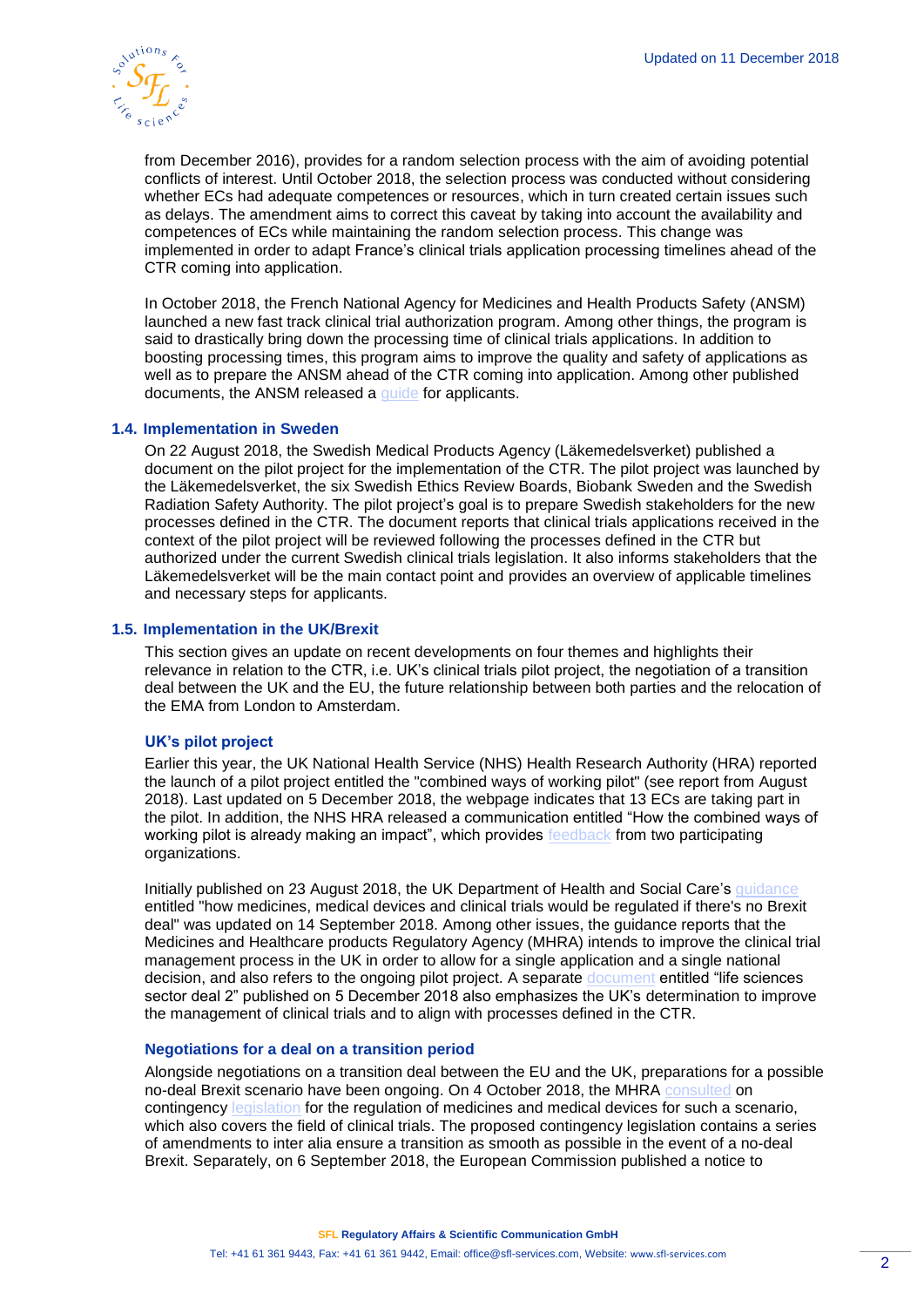

stakeholders on Brexit and the EU rules in the field of clinical trials.

On 14 November 2018, EU and UK negotiators agreed on a [draft](https://assets.publishing.service.gov.uk/government/uploads/system/uploads/attachment_data/file/759019/25_November_Agreement_on_the_withdrawal_of_the_United_Kingdom_of_Great_Britain_and_Northern_Ireland_from_the_European_Union_and_the_European_Atomic_Energy_Community.pdf) transition deal. The agreement provides for a transition until 31 December 2020, which could be extended under given circumstances (by two years at most). During the transition period, EU law will continue to apply in the UK but membership in EU institutions will be lost for the UK. During that period, the UK cannot act as a leading authority for risk assessments, examinations, approvals or authorizations at the EU and Member States levels when it comes to, for instance, the CTR. The transition deal indicates that UK's access to networks, information systems and databases established on the basis on EU law will be interrupted at the end of the transitional period, apart from e.g. selected customs- and tax-related networks for which access is granted as defined in the document's annexes. UK's access to the CTR's EU portal and database will depend on the content of the agreement on its future relationship with the EU (see next section).

On 25 November 2018, the European Council (i.e. the EU heads of state or government) endorsed the draft transition deal. The draft deal must be approved by at least 20 EU countries with 65% of the entire EU population and ratified by the EU and UK Parliaments.

At the time of this report's finalization, the transition deal had not been discussed in the UK or EU Parliament.

#### **Future relationship between the UK and the EU**

On 25 November 2018, the European Council endorsed a political [declaration](http://data.consilium.europa.eu/doc/document/XT-21095-2018-INIT/en/pdf) dated 22 November 2018 which provides an outline of the principles that will govern the relationship between the UK and the EU after a potential transition period. Among other things, the document calls for transparent and compatible regulatory approaches as well as to explore the possibility of establishing cooperation between UK authorities and EU agencies, such as the EMA. The formal negotiation process is set to start as soon as possible after the UK's withdrawal from the EU on 30 March 2019.

#### **Relocation of the EMA**

Based on an EMA update dated 1 October 2018, the relocation of the EMA to Amsterdam is ongoing and currently on track. The update also reports that the relocation to the temporary building is scheduled to be finalized by 30 March 2019 while the relocation to the permanent building is scheduled for 31 December 2019. On 17 October 2018, the relocation of the agency was formally approved by the Permanent Representatives Committee (Coreper).

# **2. CLINICAL TRIAL SAFETY REPORTING**

No update is available.

# **3. ADOPTION OF IMPLEMENTING ACTS, DELEGATED ACTS AND GUIDELINES**

# **3.1. Overview of the status of implementation measures and guidelines**

On 7 November 2018, the EMA published an updated version of its "quideline on the requirements for quality documentation concerning biological investigational medicinal products in clinical trials". The revision of this guideline was conducted by EMA with a mandate from the European Commission in order to facilitate the implementation of the CTR. The document came into effect on 1 November 2018.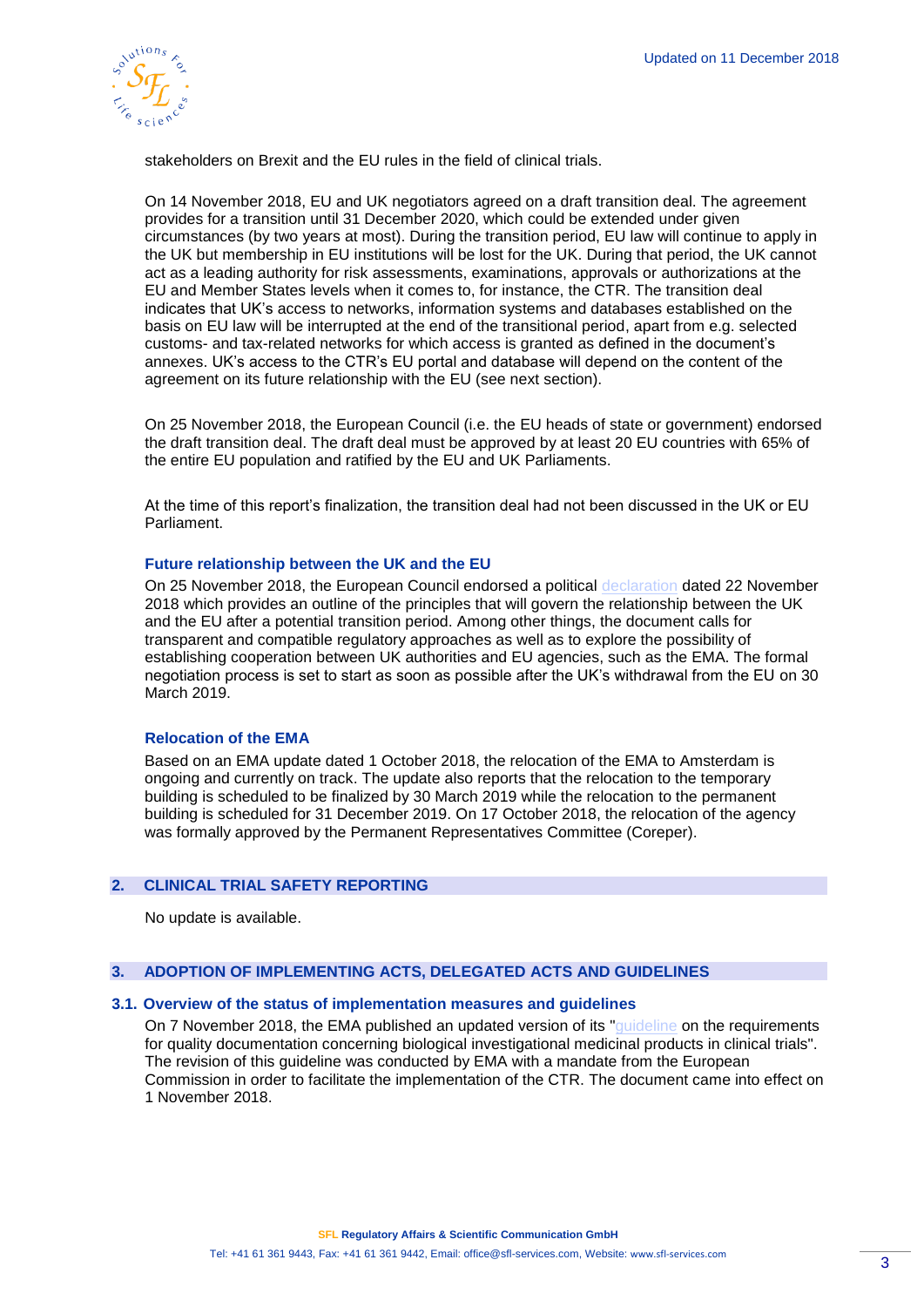

# **4. BACKGROUND**

# **4.1. EU Clinical Trials Regulation**

In the future, clinical trials in the EU will be uniformly regulated by the EU Regulation ( $No$ [536/2014\)](http://eur-lex.europa.eu/legal-content/EN/TXT/PDF/?uri=CELEX:32014R0536&from=EN) on clinical trials with medicinal products (CTR). Under the CTR, the authorization procedure will be harmonized in the EU. According to the current Clinical Trials Directive [\(2001/20/EC\)](http://eur-lex.europa.eu/legal-content/EN/TXT/?qid=1498489090986&uri=CELEX:32001L0020), sponsors of a multinational clinical trial must submit separate applications to the authorities and ethics committees of each participating EU Member State, in the local language and with different application forms.

In the future, one single application per multinational trial will be submitted by the sponsor via an online portal (EU portal) run by the EMA. The CTR entered into force on 16 June 2014 and will apply as soon as the EU portal is fully functional.

# **4.2. Implementation of the CTR**

After the CTR's entry into force on 16 June 2014, the following implementation work is envisaged:

- **EU portal and EU database:** in collaboration with the EU Member States and the European Commission, the EMA will set up and maintain an EU portal and an EU database at Union level. Furthermore, it will draw up the functional specifications for the portal and database, together with the timeframe for their implementation (Articles 80 - 82 CTR).
- **EudraVigilance database:** the EMA will set up and maintain an electronic database for safety reporting (Article 40 CTR), which would be a module of the existing EudraVigilance database.
- **Secondary legislation:** the Commission has the power to adopt implementing acts, delegated acts (Chapter XVII of the CTR) and guidelines.

# **5. SOURCES**

• ANSM, Announcement - ANSM implements Fast Track clinical trial authorization program, 29October 2018;

[https://ansm.sante.fr/var/ansm\\_site/storage/original/application/bbba0b8bdbb79e7b906b873d99b36](https://ansm.sante.fr/var/ansm_site/storage/original/application/bbba0b8bdbb79e7b906b873d99b36e88.pdf) [e88.pdf,](https://ansm.sante.fr/var/ansm_site/storage/original/application/bbba0b8bdbb79e7b906b873d99b36e88.pdf) last accessed on 13 December 2018.

• ANSM, Clinical trials on medicinal products submitted to the ANSM as part of the Fast-Track procedure, Practical information guide for applicants, Test phase - October 2018, 10 October 2018 – Version 1.0; [https://www.ansm.sante.fr/var/ansm\\_site/storage/original/application/42df327468624f1ce1862ef562](https://www.ansm.sante.fr/var/ansm_site/storage/original/application/42df327468624f1ce1862ef562c1cc30.pdf)

[c1cc30.pdf,](https://www.ansm.sante.fr/var/ansm_site/storage/original/application/42df327468624f1ce1862ef562c1cc30.pdf) last accessed on 13 December 2018.

- Council of the European Union, Relocation of European Medicines Agency and European Banking Authority - agreement on the legal text, 17 October 2018; [https://www.consilium.europa.eu/en/press/press-releases/2018/10/17/relocation-of-european](https://www.consilium.europa.eu/en/press/press-releases/2018/10/17/relocation-of-european-medicines-agency-and-european-banking-authority-agreement-on-the-legal-text/)[medicines-agency-and-european-banking-authority-agreement-on-the-legal-text/,](https://www.consilium.europa.eu/en/press/press-releases/2018/10/17/relocation-of-european-medicines-agency-and-european-banking-authority-agreement-on-the-legal-text/) last accessed on 13 December 2018.
- Council of the European Union, Political declaration setting out the framework for the future relationship between the European Union and the United Kingdom, 22 November 2018; [http://data.consilium.europa.eu/doc/document/XT-21095-2018-INIT/en/pdf,](http://data.consilium.europa.eu/doc/document/XT-21095-2018-INIT/en/pdf) last accessed on 13 December 2018.
- EMA, EMA Management Board highlights of October 2018, 5 October 2018; [https://www.ema.europa.eu/en/news/ema-management-board-highlights-october-2018-meeting,](https://www.ema.europa.eu/en/news/ema-management-board-highlights-october-2018-meeting) last accessed on 13 December 2018.
- EMA, EMA tracking tool relocation to Amsterdam, main milestones, 1 October 2018; [https://www.ema.europa.eu/documents/other/ema-tracking-tool-relocation-amsterdam-main-](https://www.ema.europa.eu/documents/other/ema-tracking-tool-relocation-amsterdam-main-milestones_en-0.pdf)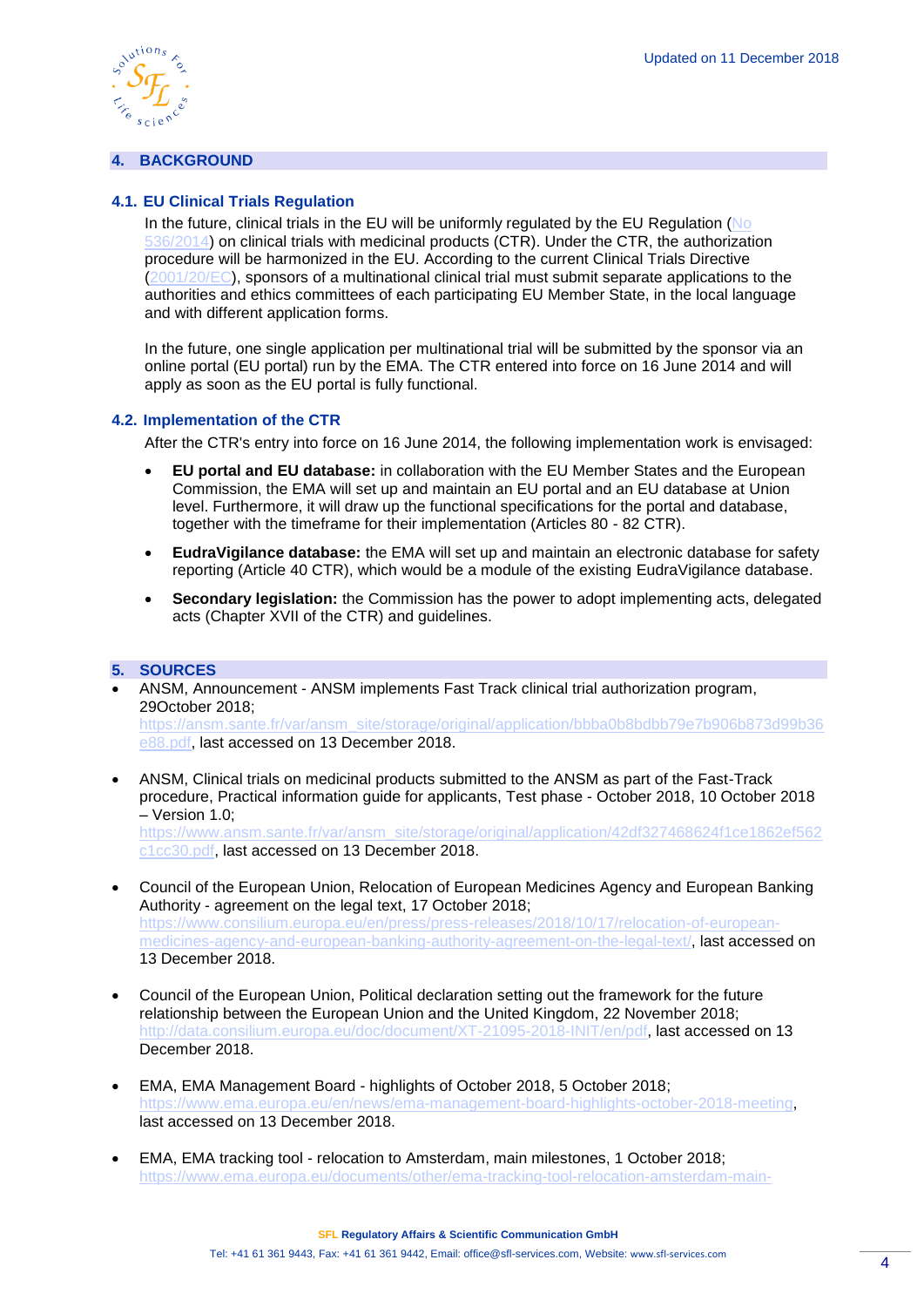

[milestones\\_en-0.pdf,](https://www.ema.europa.eu/documents/other/ema-tracking-tool-relocation-amsterdam-main-milestones_en-0.pdf) last accessed on 13 December 2018.

- EMA, Guideline on the requirements for quality documentation concerning biological investigational medicinal products in clinical trials, 7 November 2018; [https://www.ema.europa.eu/documents/scientific-guideline/guideline-requirements-quality](https://www.ema.europa.eu/documents/scientific-guideline/guideline-requirements-quality-documentation-concerning-biological-investigational-medicinal_en-0.pdf)[documentation-concerning-biological-investigational-medicinal\\_en-0.pdf,](https://www.ema.europa.eu/documents/scientific-guideline/guideline-requirements-quality-documentation-concerning-biological-investigational-medicinal_en-0.pdf) last accessed on 13 December 2018.
- European Commission, Notice to stakeholders withdrawal of the United Kingdom and EU rules in the field of clinical trials, 6 September 2018, [https://ec.europa.eu/info/sites/info/files/notice\\_to\\_stakeholders\\_brexit\\_clinical\\_trials\\_final.pdf,](https://ec.europa.eu/info/sites/info/files/notice_to_stakeholders_brexit_clinical_trials_final.pdf) last accessed on 13 December 2018.
- FAMHP, Update on the new Clinical Trial Regulation pilot project, 16 November 2018; [https://www.famhp.be/en/news/update\\_on\\_the\\_new\\_clinical\\_trial\\_regulation\\_pilot\\_project\\_0,](https://www.famhp.be/en/news/update_on_the_new_clinical_trial_regulation_pilot_project_0) last accessed on 13 December 2018.
- FAMHP, Guidance for participating parties, Voluntary Joint pilot between FAMHP, the College, accredited Ethics Committees and sponsors for processing of applications for the authorization of clinical trials and substantial modifications on medicinal products for human use in accordance with the spirit of the Regulation (EU) No 536/2014 and of the law on CTR, 16 November 2018; [https://www.famhp.be/sites/default/files/content/ctr\\_pilot\\_project\\_guidance\\_for\\_sponsors\\_v5.0\\_16-](https://www.famhp.be/sites/default/files/content/ctr_pilot_project_guidance_for_sponsors_v5.0_16-11-2018_3.pdf) 11-2018 3.pdf, last accessed on 13 December 2018.
- Läkemedelsverket, Joint pilot project for clinical trials according to Regulation (EU) 53672014; [https://lakemedelsverket.se/upload/foretag/humanlakemedel/klinisk](https://lakemedelsverket.se/upload/foretag/humanlakemedel/klinisk-provning/Pilotprojekt%20CT%20EU-536-2014/Summary-pilot-project-clinical-trials-EU-536-2014.pdf)[provning/Pilotprojekt%20CT%20EU-536-2014/Summary-pilot-project-clinical-trials-EU-536-](https://lakemedelsverket.se/upload/foretag/humanlakemedel/klinisk-provning/Pilotprojekt%20CT%20EU-536-2014/Summary-pilot-project-clinical-trials-EU-536-2014.pdf) [2014.pdf,](https://lakemedelsverket.se/upload/foretag/humanlakemedel/klinisk-provning/Pilotprojekt%20CT%20EU-536-2014/Summary-pilot-project-clinical-trials-EU-536-2014.pdf) last accessed on 13 December 2018.
- Loi no 2018-892 du 17 octobre 2018 relative à la désignation aléatoire des comités de protection des personnes (1), Journal Officiel de la République Française, JO No. 0241, NOR SSAX1813828L, 18 October 2018; [https://www.legifrance.gouv.fr/jo\\_pdf.do?id=JORFTEXT000037503516,](https://www.legifrance.gouv.fr/jo_pdf.do?id=JORFTEXT000037503516) last accessed on 13 December 2018.
- MHRA, MHRA consultation on EU exit no-deal legislative proposals, 4 October 2018; [https://www.gov.uk/government/consultations/mhra-consultation-on-eu-exit-no-deal-legislative](https://www.gov.uk/government/consultations/mhra-consultation-on-eu-exit-no-deal-legislative-proposals)[proposals,](https://www.gov.uk/government/consultations/mhra-consultation-on-eu-exit-no-deal-legislative-proposals) last accessed on 13 December 2018.
- MHRA, Draft legal text for medicines, clinical trials and medical devices EU exit no deal statutory instruments, 4 October 2018; https://consultations.dh.gov.uk/mhra/mhra-no-deal-contingency [legislation-for-the-regul/user\\_uploads/consultation-legal-text-1.pdf,](https://consultations.dh.gov.uk/mhra/mhra-no-deal-contingency-legislation-for-the-regul/user_uploads/consultation-legal-text-1.pdf) last accessed on 13 December 2018.
- MHRA, MHRA EU exit no-deal contingency legislation for the regulation of medicines and medical devices, 4 October 2018; [https://consultations.dh.gov.uk/mhra/mhra-no-deal-contingency-legislation-for-the](https://consultations.dh.gov.uk/mhra/mhra-no-deal-contingency-legislation-for-the-regul/user_uploads/consultation-printout-2.pdf)[regul/user\\_uploads/consultation-printout-2.pdf,](https://consultations.dh.gov.uk/mhra/mhra-no-deal-contingency-legislation-for-the-regul/user_uploads/consultation-printout-2.pdf) last accessed on 13 December 2018.
- NHS HRA, How the combined ways of working pilot is already making an impact, 11 December 2018; https://www.hra.nhs.uk/planning-and-improving-research/policies-standards [legislation/clinical-trials-investigational-medicinal-products-ctimps/combined-ways-working](https://www.hra.nhs.uk/planning-and-improving-research/policies-standards-legislation/clinical-trials-investigational-medicinal-products-ctimps/combined-ways-working-pilot/how-combined-ways-working-pilot-already-making-impact/)[pilot/how-combined-ways-working-pilot-already-making-impact/,](https://www.hra.nhs.uk/planning-and-improving-research/policies-standards-legislation/clinical-trials-investigational-medicinal-products-ctimps/combined-ways-working-pilot/how-combined-ways-working-pilot-already-making-impact/) last accessed on 13 December 2018.
- UK Government, Draft Agreement on the withdrawal of the United Kingdom of Great Britain and Northern Ireland from the European Union and the European Atomic Energy Community, 14